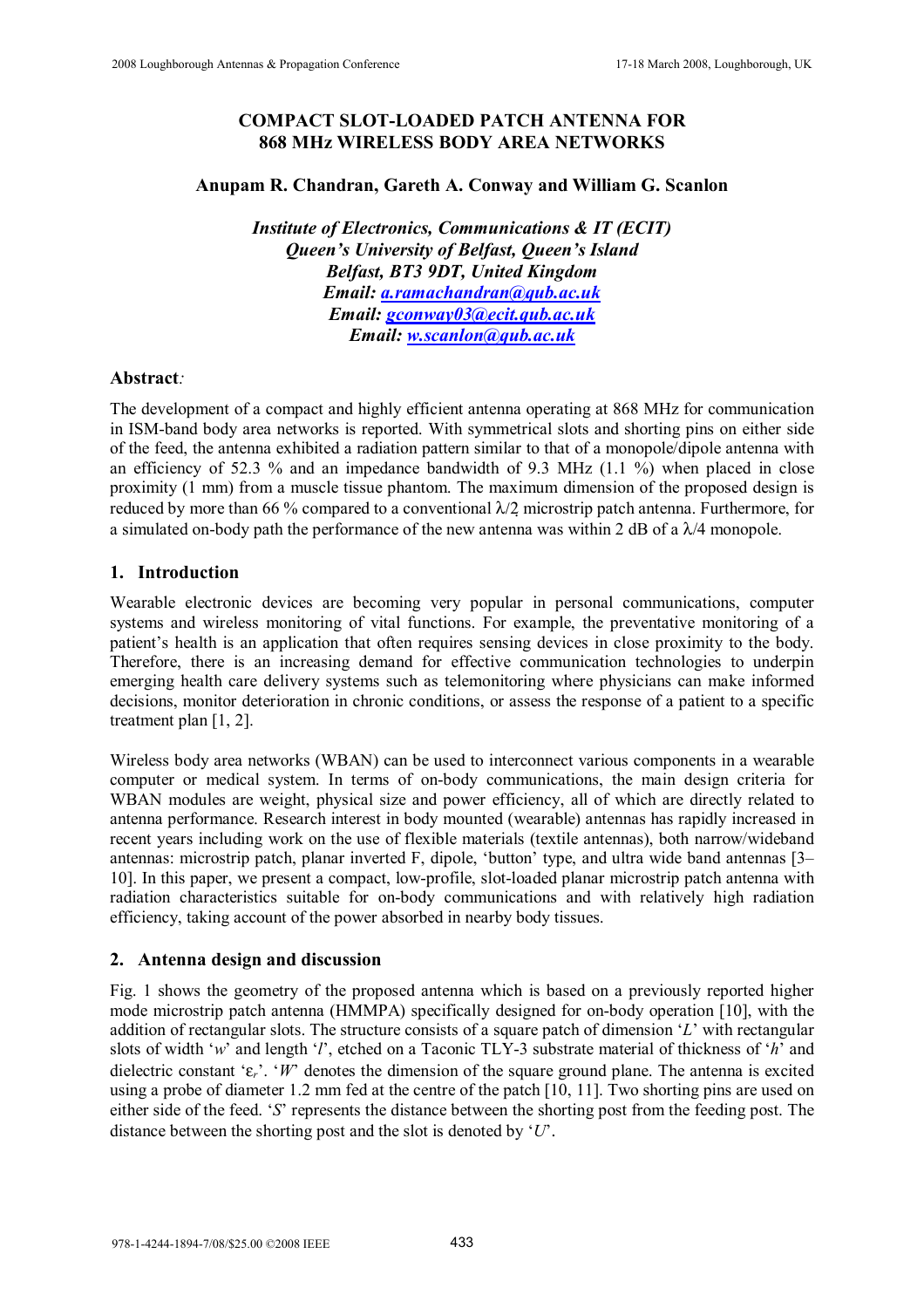

**Fig.** 1 Schematic of the proposed antenna. For 868 MHz,  $W = 60$  mm,  $h = 10.5$  mm,  $L = 41$  mm,  $\varepsilon_r = 2.33$ ,  $l = 30$  mm,  $w = 2$  mm,  $d = 1.2$  mm,  $S = 2$  mm,  $U = 3$  mm.

Fig. 2 shows the FDTD simulated return loss of the proposed antenna in free space. The 2:1 impedance bandwidth was 4 MHz (0.5 %) with resonance at 868 MHz for the slotted patch. Without the slots, the antenna resonated at 930 MHz with an impedance bandwidth of 3.9 MHz (0.4 %).



**Fig. 2** Comparison of return loss for normal and slotted higher mode patch antenna in free space.

By incorporating rectangular slots on either side of the shorting pin, the surface currents are forced to curve around the slots so as to increase the electrical length thus lowering the resonance frequency down to 868 MHz. The radiation efficiency of the antenna in free space was 88.6 % similar to the value for the un-slotted patch (89.1 %). The feeding point was chosen to be at the centre of the patch to obtain a symmetrical radiation pattern. This is particularly important for on-body wearable antennas since the orientation and placement of WBAN nodes is likely to vary in practice. Shorting pins on either side of the feed are used to match the input impedance of the antenna close to 50  $\Omega$ . The impedance is matched either by moving the shorting pins or by adjusting the thickness of the feed post. Reducing the thickness of the shorting pins results in a reduction in resonance frequency but the antenna becomes more sensitive to environmental factors such as antenna-body separation distance and it is also more difficult to find the optimum match, so the preferred approach is to vary the distance between the feed and the shortening pins. However, the resonance frequency can also be varied by changing the dimension of the slots. In this case the slots were at a distance of 5 mm from the feed post, which offered the maximum reduction in resonance frequency without affecting the impedance matching. Fig. 3 shows that the antenna radiates with a null in the boresight similar to that of a monopole with a peak directivity of 1.64 dBi. The surface current distribution shown in Fig. 4 confirms that the highest currents are found surrounding the slots and at the feed post and shorting pins. Note that the resonating length of a conventional  $\lambda/2$  microstrip patch antenna at 868 MHz should be 113.2 mm on a substrate with  $\varepsilon_r = 2.33$ , whereas the new slotted patch antenna is only 41mm long at the same frequency (64 % smaller). 434 2008 Loughborough Antennas & Propagation Conference 17-18 March 2008 Loughborough Antennas British Distribution Conference 18-18 March 2008 Loughborough Antennas British Distribution Conference 18-18 March 2008, Lough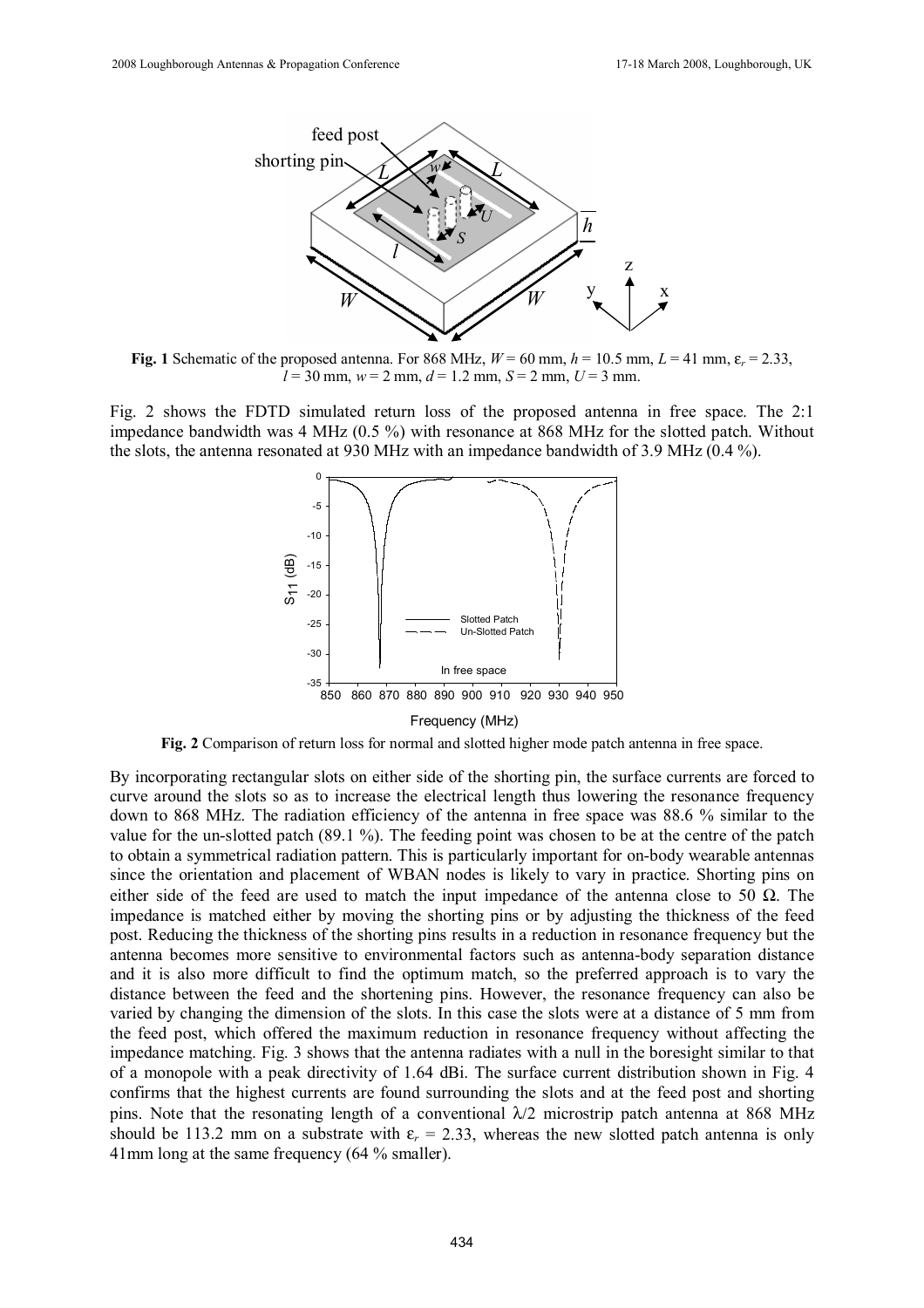

**Fig. 3** Normalised co-polar (*Ez*) antenna directivity in free space a) elevation b) azimuthal.



**Fig. 4** Surface current distribution.

#### **3. Tissue-Mounted Performance**

The effect on the radiation characteristics of the antenna placed in close proximity (1 mm) from a muscle tissue cuboid phantom of dimensions  $Lp = 400$  mm,  $Wp = 400$  mm and  $Hp = 60$  mm was studied. The parameters used for the muscle tissue phantom at 868 MHz were  $\varepsilon_r = 56.032$ ,  $\sigma =$ 0.957 Sm<sup>-1</sup>. However, since a probe feed is not practical for wearable applications the antenna was also modified so that the centre post was excited using a microstrip line. The microstrip feed was fabricated on a thin substrate of thickness  $h_1 = 1$  mm and  $\varepsilon_r = 2.33$  for better coupling of the energy to the patch. The dimensions of the modified patch antenna were reduced compared to free space since the antenna was detuned when placed over the muscle tissue (by 21 MHz). The modified 38 mm x 36.5 mm patch (Fig. 5) had a substrate thickness  $h_2 = 9.5$  mm and  $\varepsilon_r = 2.33$  with 30 mm x 2 mm (*l* x *w*) slots. The diameter of all the three posts was 1.2 mm. The optimum impedance match was achieved by placing the two shorting posts 1.6 mm from the feed post. 435 2008 Loughborough Antennas & Propagation Conference 17-18 March 2008, Loughborough, UK



**Fig. 5** Geometrical layout of the antenna with modified feed.

Fig. 6 compares the on-phantom coupling performance of the new antenna with a reference  $\lambda/4$ monopole on the same size of groundplane. The height of the 1.2 mm diameter monopole was 79.6 mm. The simulation setup consisted of two identical antennas mounted 200 mm apart on the cuboid phantom mentioned above. The radiation efficiency (taking account of both dielectric and tissue losses) of the slotted patch was 52.3 % compared to 65.4 % for the monopole. The return loss results in Fig. 6 demonstrate that the impedance bandwidth of the new antenna (9.3 MHz, 1.1%) is sufficient for ISM-band operation. In terms of on-phantom coupling (an important metric relating to the performance of an antenna for on-body links), the peak  $|S_{21}|$  for the slotted patch was only 2 dB less (–17.6 dB c.f. –15.54) than for the monopole. Although the monopole retains a slight performance advantage, because of its height normal to the body surface it is inherently unsuitable for wearable applications.